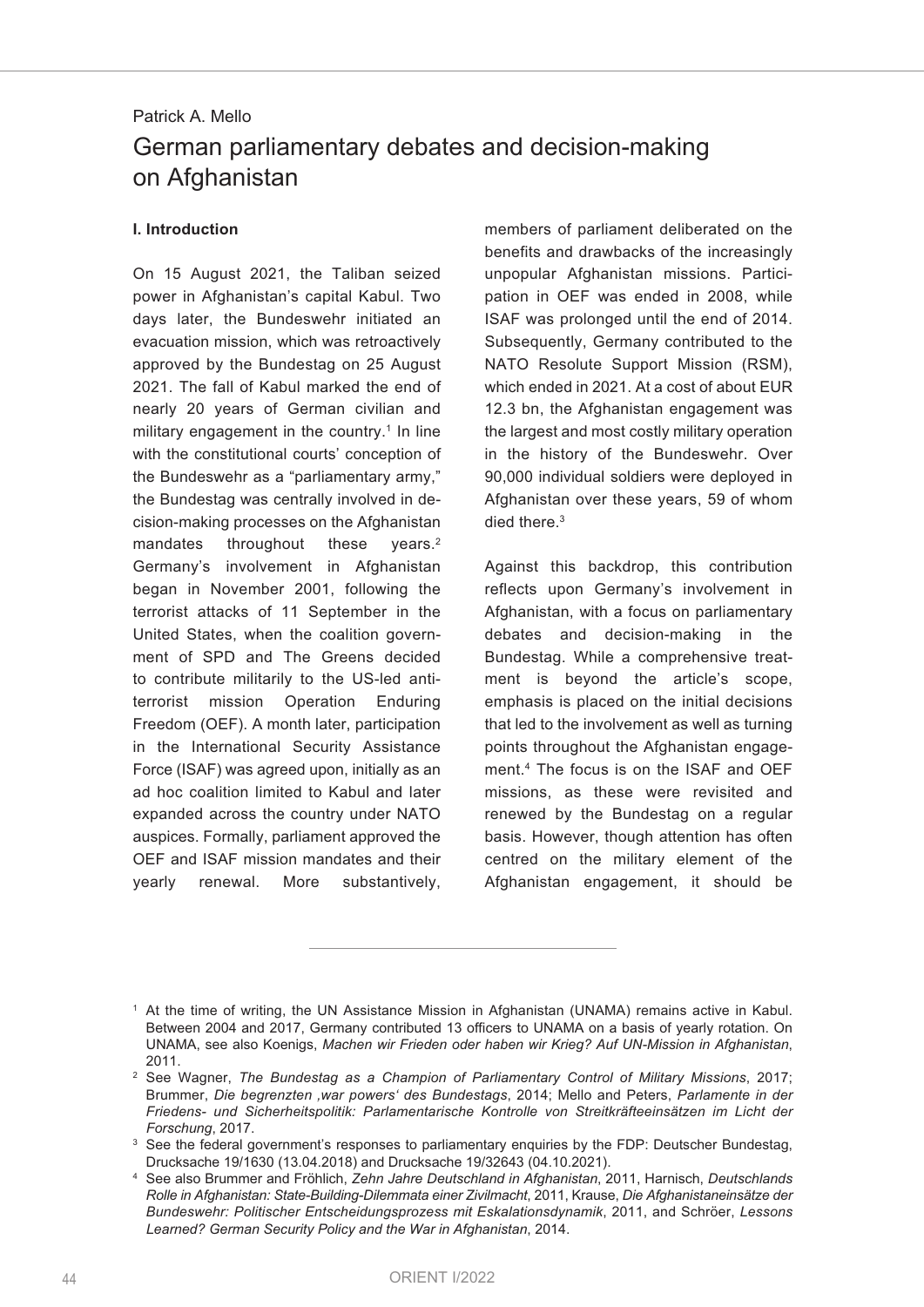noted that the missions were multidimensional in character, comprising civilian and military components in line with the "networked security" approach of the Bundeswehr, and involving a multitude of international organisations, non-state actors and multinational partners. 5

## **II. Increased engagement and expanding mandates**

In the wake of the 9/11 terrorist attacks, Chancellor Gerhard Schröder declared Germany's "unconditional solidarity" with the US. It soon became evident that this entailed a conception of solidarity that involved German participation in the fight against terrorism and, especially, participation in the US-led anti-terrorist OEF mission in Afghanistan and the Horn of Africa. However, heated deliberations and parliamentary debates on OEF nearly tore apart the red-green coalition, as a sizeable number of MPs from the Greens and SPD voiced pacifist and anti-militarist concerns over the OEF mandate. <sup>6</sup> In the end, it came down to a ten-vote difference in favour of OEF, a result that was attained also because Chancellor Schröder linked the substantive decision on the mandate with a parliamentary vote of confidence. To this date, it remains the only decision on the use of military force that was merged with a vote of confidence. Notably, all subsequent mandate decisions on OEF, ISAF and

RSM, which amounted to a total of 28 parliamentary votes between 2001 and 2021, received overwhelming majorities in the Bundestag, with at least 70% of MPs voting in favour of the mandates and often much higher shares of political support. 7 This reflects a characteristic pattern of consensual decision-making in foreign and security policy in Germany, where parliamentary preferences are anticipated and infused in the formulation of the mission mandates in order to achieve broad parliamentary majorities. 8

The ISAF mission was originally limited to the city of Kabul and its surrounding areas, aimed at the establishment of political institutions and an interim government in line with the objectives of the Bonn agreement and UN Resolutions 1383 and 1386. While initially a multilateral ad hoc coalition under the command of the United Kingdom as the first ISAF "lead nation," NATO assumed control over ISAF in August 2003 and the mandate was successively expanded beyond Kabul to cover the entire country of Afghanistan. <sup>9</sup> Subsequent years saw a gradual expansion of the mission and further increases in the deployed number of personnel. What had initially been a light footprint mission with a narrow focus steadily increased in size and complexity. This can also be seen in the number of US troops in Afghanistan, which rose from a mere 2,500 soldiers in 2001 to a peak level of 90,000

<sup>&</sup>lt;sup>5</sup> On the development perspective in the context of German foreign policy, see, for instance, Grävingholt, *Entwicklungspolitik im Gefüge einer 'neuen deutschen Außenpolitik'*, 2016. Various dimensions of the Afghanistan missions are explored in two special issues of Aus Politik und Zeitgeschichte (39/2007 and 21-22/2010).

<sup>6</sup> See Lagassé and Mello, *The Unintended Consequences of Parliamentary Involvement: Elite Collusion and Afghanistan Deployments in Canada and Germany*, 2018.

<sup>7</sup> For comparative data on deployment votes, see Ostermann et al., *Constructing a Parliamentary Deployment Votes Database: Challenges of Data Collection, Classification, and Indexing*, 2020.

<sup>8</sup> Mello, *German Foreign Policy*, 2021. On German engagement in military missions, see Geis, *Burdens of* the Past, Shadows of the Future: The Use of Military Force as a Challenge for the German 'Civilian Power', 2013; Mello, *Von der Bonner zur Berliner Republik: Die 'Zivilmacht' Deutschland im Spiegel parlamentarischer Debatten zu Auslandseinsätzen der Bundeswehr*, 1990 bis 2018, 2019.

<sup>&</sup>lt;sup>9</sup> The initiative for NATO to formally adopt the mission came from Germany and the Netherlands after the two countries had started to jointly lead ISAF from February 2003 onward.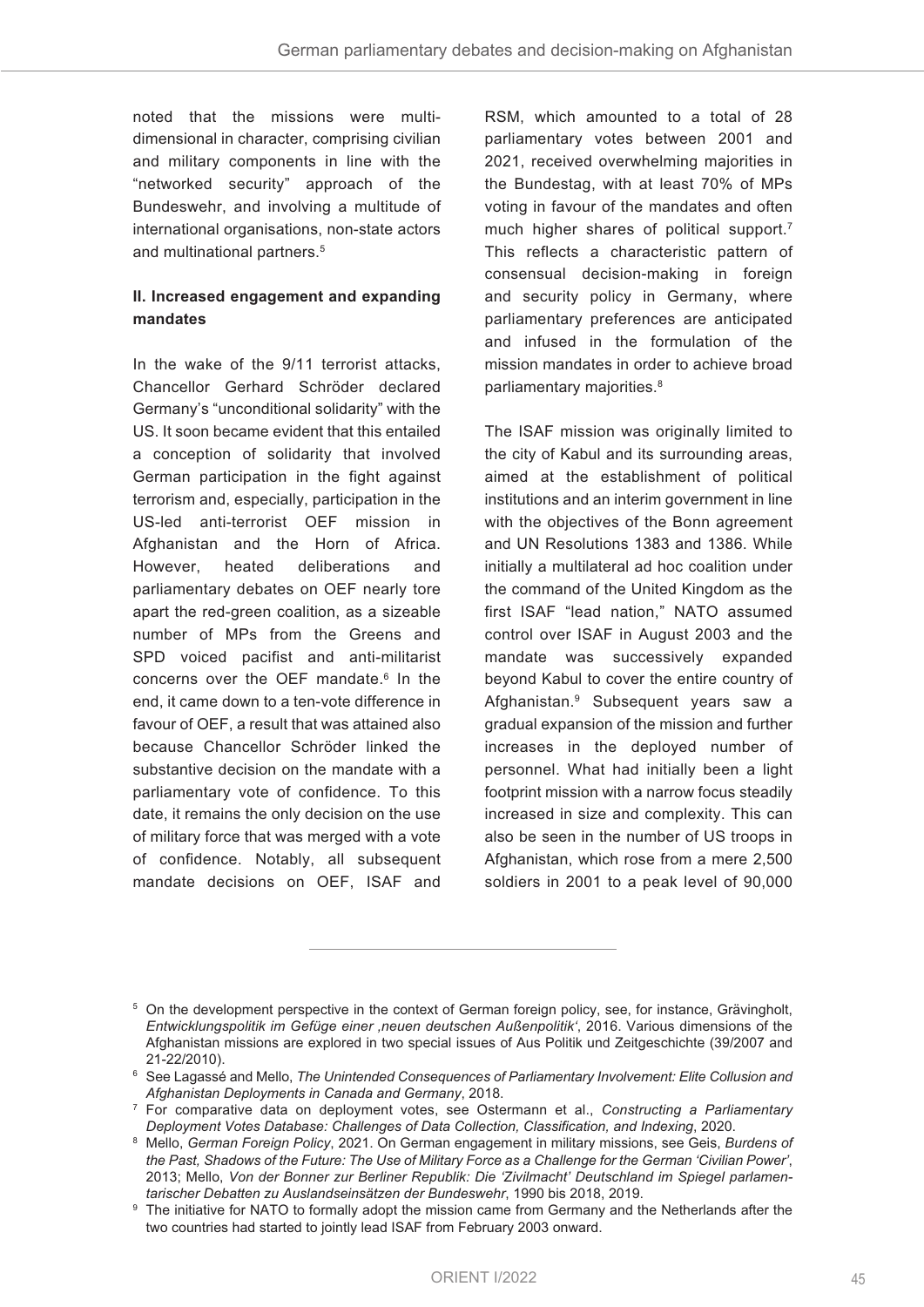soldiers in 2011. <sup>10</sup> In the case of Germany, the initial ISAF mandate had been limited to 1,200 soldiers, but the deployment had increased to 5,500 soldiers by 2011. One particularity of the German involvement in Afghanistan was the strict separation of the ISAF and OEF mandates. While the former was widely perceived as a "peace operation," the latter was the politically unpopular "combat mission," mostly sidelined by decision-makers in Berlin. <sup>11</sup> In hindsight, the inherent conflict between the competing goals of state-building and combatting terrorism was seen as one of the principal reasons for the ultimate failure of Western involvement in Afghanistan.

## **III. A growing disconnect between politics and the public**

Another notable feature of the Afghanistan missions was the growing disconnect between parliamentary decision-making and public perception. While mandates expanded and the military footprint became larger, coinciding with mounting civilian and military casualties, political communication in Berlin for a long time failed to acknowledge realities on the ground. Indicative of this was the refusal by decision-makers to concede that the Bundeswehr was engaged in a "war" and "warfighting" in Afghanistan. Until 2009, German politicians mostly referred to the engagement in Afghanistan as a "stabilisation" or "reconstruction" mission. This changed throughout the summer of 2009, when

several security incidents and increasing fatalities forced defence minister Franz Josef Jung to acknowledge that the Bundeswehr was indeed engaged in a "Kampfeinsatz" (combat engagement) in Afghanistan. 12

The disconnect also shows in public opinion. At the time of the initial mandate decisions on OEF and ISAF, a majority of the public (about 56%) still supported the military engagement in Afghanistan. However, public support decreased continuously as the missions wore on. From about 2006 onward, a plurality of respondents was opposed to the German involvement in ISAF. <sup>13</sup> This is also reflected in the media coverage and the public salience of the Afghanistan missions. As observers remarked upon Germany's withdrawal in 2021, in the years that preceded the dramatic events that unfolded throughout the summer of 2021 and the fall of Kabul, the broader public hardly took note any longer of what went on in Afghanistan. An exception occurred in 2009, when the German commanding officer of the Provincial Reconstruction Team Kunduz requested a US-led airstrike against abducted gasoline trucks. This caused the death of insurgents but also killed civilians and many underage boys who had been forced to syphon gasoline from the stranded trucks. Extensive parliamentary investigations concluded that between 99 and 125 people died because of the airstrikes ordered by the German commanding officer. The publicly available 551-page report of the

<sup>&</sup>lt;sup>10</sup> On US troop deployment data, see the Brookings Afghanistan Index (August 2020), https://tinyurl.com/ymzfzy5t.

<sup>11</sup> See Lagassé and Mello, *The Unintended Consequences of Parliamentary Involvement: Elite Collusion and Afghanistan Deployments in Canada and Germany*, 2018. The comparison with Canada is informative; see also Saideman, *Adapting in the Dust: Lessons Learned from Canada's War in Afghanistan*, 2016.

<sup>12</sup> Rid and Zapfe, *Mission Command without a Mission: German Military Adaptation in Afghanistan*, 2013. On German army operations and tactics in Afghanistan, see Friesendorf, *How Western Soldiers Fight: Organizational Routines in Multinational Missions*, 2018. On discursive change in German security policy, see Stengel, *The Politics of Military Force: Antimilitarism, Ideational Change, and Post-Cold War German Security Discourse*, 2020.

<sup>13</sup> Lagassé and Mello, *The Unintended Consequences of Parliamentary Involvement: Elite Collusion and Afghanistan Deployments in Canada and Germany*, 2018; see also Mader, *Öffentliche Meinung zu Auslandseinsätzen der Bundeswehr*, 2017.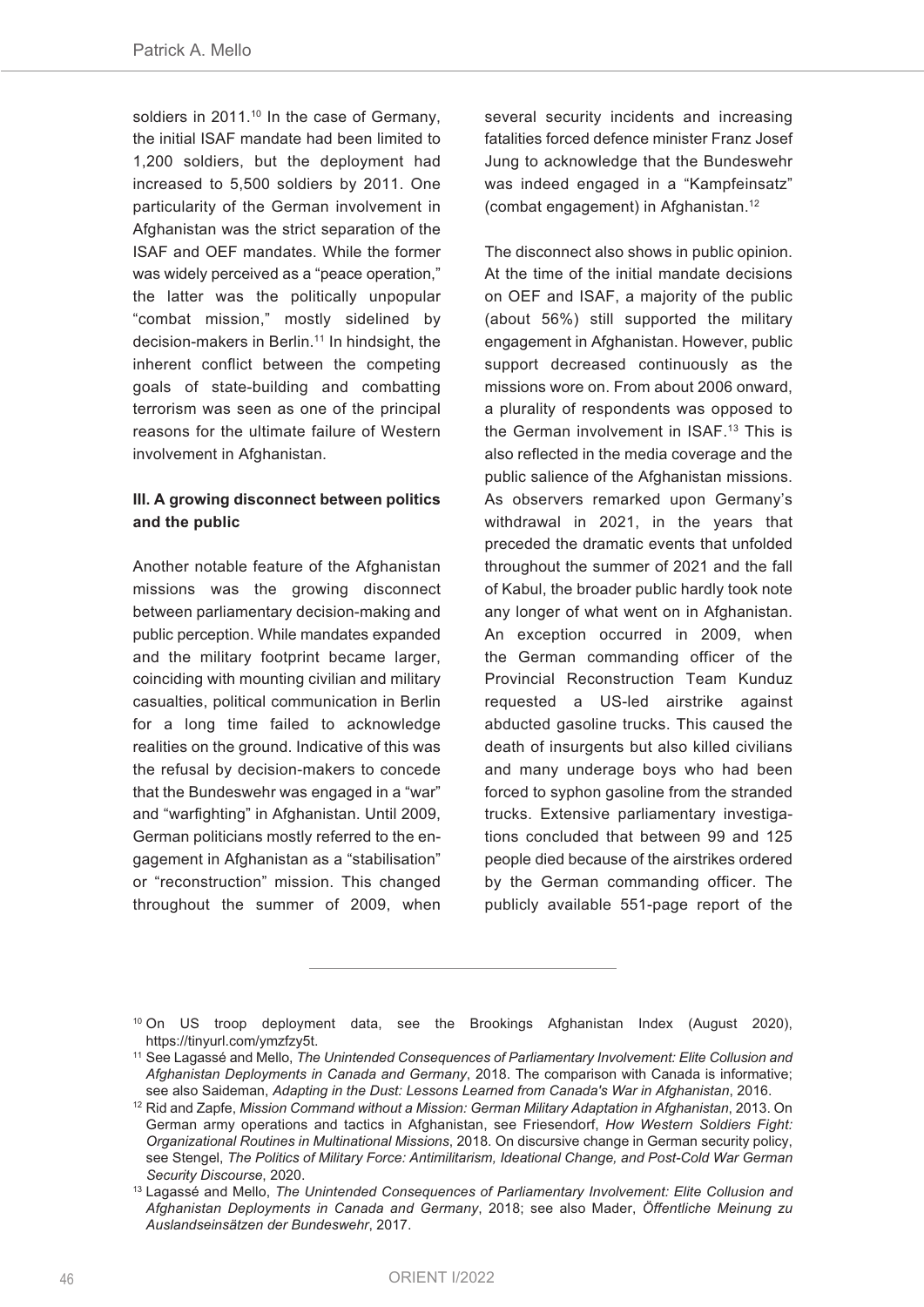parliamentary committee of enquiry provides an unadorned look into the political-military dynamics of the ISAF mission and the multilateral decision-making within it. <sup>14</sup> The Kunduz incident also marked a high point of media coverage on Afghanistan, with about three times as many newspaper articles on the topic compared with the average across the ISAF engagement. 15

Whether the public perception of the Afghanistan engagement could have been improved with better political communication remains an open question. What is evident is that decision-makers repeatedly attempted to shield the mission from public scrutiny. For instance, in October 2008 the major parties in the Bundestag agreed to extend the mandate for an additional three months to shift the Afghanistan issue away from the upcoming electoral campaign. A similar case occurred two years later, when the ISAF renewal was initiated six weeks earlier than originally planned, arguably to keep the topic away from regional elections. 16

## **IV. Conclusion**

The Afghanistan missions have occupied the Bundestag like no other military

involvement in the history of the Bundeswehr. Apart from discussing and voting upon the initial mandates for OEF, ISAF and RSM, parliament regularly revisited the missions and decided upon their renewal. In 2009-2010, the defence committee of the Bundestag constituted itself as a parliamentary committee of enquiry to investigate the Kunduz airstrikes. These investigations led to a reassessment of the Afghanistan policy and to changes in the way German military conducted missions. In 2021, the seizure of Kabul by the Taliban and the dramatic circumstances surrounding the withdrawal of Western forces and the evacuation mission of the Bundeswehr prompted calls for parliamentary enquiries into the matter. In their coalition agreement, the SPD, Greens and FDP declared their intention to establish such a parliamentary committee to examine the evacuation mission and to form an *Enquête-Kommission* to draw broader lessons from the Afghanistan engagement. Meanwhile, several of the involved ministries have announced their own investigations. It remains to be seen whether these will identify valuable lessons for future military engagements or merely help to legitimise previous actions. 17

#### *Reference list*

BRUMMER, KLAUS, "Die begrenzten 'war powers' des Bundestags," *Zeitschrift für Parlamentsfragen* 45 (3:2014), 596-614.

BRUMMER, KLAUS AND STEFAN FRÖHLICH (EDS.), *Zehn Jahre Deutschland in Afghanistan* (Wiesbaden: VS, 2011).

DEMBINSKI, MATTHIAS AND THORSTEN GROMES, "Afghanistan aufarbeiten: Den Einsatz nachträglich legitimieren oder Entscheidungshilfen für die Zukunft liefern?," *PRIF Spotlight* (14:2021).

<sup>14</sup> Deutscher Bundestag, Beschlussempfehlung und Bericht des Verteidigungsausschusses als 1. Untersuchungsausschuss, Drucksache 17/7400, 25.10.2011.

<sup>15</sup> Lagassé and Mello, *The Unintended Consequences of Parliamentary Involvement: Elite Collusion and Afghanistan Deployments in Canada and Germany*, 2018.

 $16$  Ibid.

<sup>17</sup> Dembinski and Gromes, *Afghanistan aufarbeiten: Den Einsatz nachträglich legitimieren oder Entscheidungshilfen für die Zukunft liefern?*, 2021.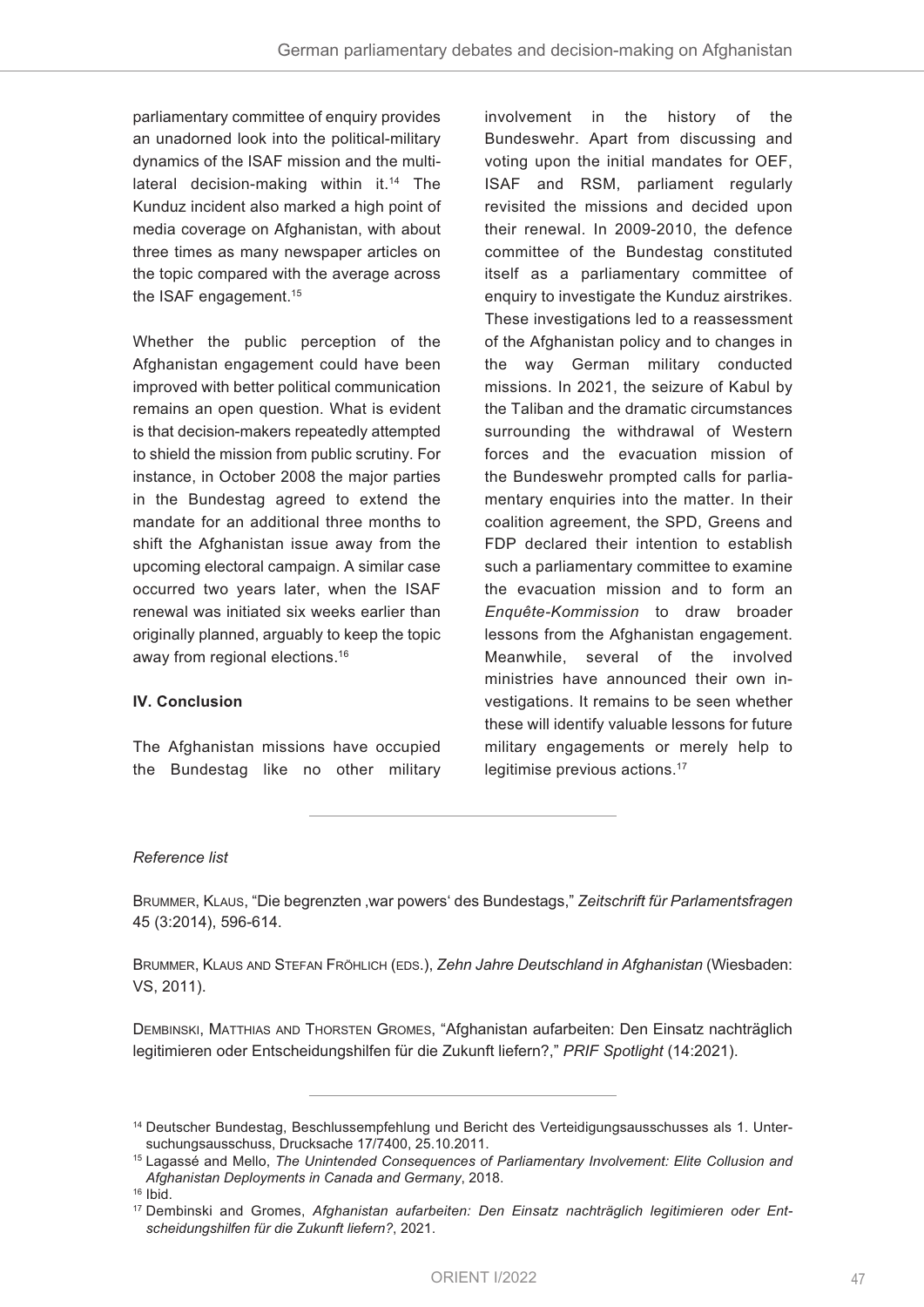FRIESENDORF, CORNELIUS, *How Western Soldiers Fight: Organizational Routines in Multinational Missions* (Cambridge: Cambridge University Press, 2018).

GEIS, ANNA, "Burdens of the Past, Shadows of the Future: The Use of Military Force as a Challenge for the German 'Civilian Power'," in *The Militant Face of Democracy. Liberal Forces for Good*, edited by Anna Geis, Harald Müller and Niklas Schörnig (Cambridge: Cambridge University Press, 2013), 231-268.

GRÄVINGHOLT, JÖRN, "Entwicklungspolitik im Gefüge einer 'neuen deutschen Außenpolitik'," *Aus Politik und Zeitgeschichte* 28-29 (2016), 38-43.

HARNISCH, SEBASTIAN, "Deutschlands Rolle in Afghanistan: State-Building-Dilemmata einer Zivilmacht," *Zeitschrift für Außen- und Sicherheitspolitik* 4 (3:2011), 223-251.

KOENIGS, TOM, *Machen wir Frieden oder haben wir Krieg? Auf UN-Mission in Afghanistan* (Berlin: Wagenbach, 2011).

VON KRAUSE, ULF, *Die Afghanistaneinsätze der Bundeswehr: Politischer Entscheidungsprozess mit Eskalationsdynamik* (Wiesbaden: VS Verlag, 2011).

LAGASSÉ, PHILIPPE AND PATRICK A. MELLO, "The Unintended Consequences of Parliamentary Involvement: Elite Collusion and Afghanistan Deployments in Canada and Germany," *British Journal of Politics and International Relations* 20 (1:2018), 135-157.

MADER, MATTHIAS, *Öffentliche Meinung zu Auslandseinsätzen der Bundeswehr* (Wiesbaden: Springer VS, 2017).

MELLO, PATRICK A., "German Foreign Policy," in *Foreign Policy Change in Europe Since 1991*, edited by Jeroen Joly and Tim Haesebrouck (Cham: Palgrave Macmillan, 2021), 155-178.

MELLO, PATRICK A., "Von der Bonner zur Berliner Republik: Die 'Zivilmacht' Deutschland im Spiegel parlamentarischer Debatten zu Auslandseinsätzen der Bundeswehr, 1990 bis 2018," in *Zivilmacht Bundesrepublik? Bundesdeutsche außenpolitische Rollen vor und nach 1989 aus politik- und geschichtswissenschaftlichen Perspektiven*, edited by Klaus Brummer and Friedrich Kießling (Baden-Baden: Nomos, 2019), 295-316.

MELLO, PATRICK A., AND DIRK PETERS, "Parlamente in der Friedens- und Sicherheitspolitik: Parlamentarische Kontrolle von Streitkräfteeinsätzen im Licht der Forschung," *Sicherheit und Frieden* 35 (2:2017), 53-59.

OSTERMANN, FALK, FLORIAN BÖLLER, FLEMMING J. CHRISTIANSEN, FABRIZIO COTICCHIA, DAAN FONCK, ANNA HERRANZ-SURRALLÉS, JULIET KAARBO, KRYSTOF KUCMAS, MICHAL ONDERCO, RASMUS B. PEDERSEN, TAPIO RAUNIO, YF REYKERS, MICHAL SMETANA, VALERIO VIGNOLI AND WOLFGANG WAGNER, "Constructing a Parliamentary Deployment Votes Database: Challenges of Data Collection, Classification, and Indexing," in *Research Methods in Defence Studies. A Multidisciplinary Overview*, edited by Delphine Deschaux-Dutard (London and New York: Routledge, 2020), 170-188.

RID, THOMAS AND MARTIN ZAPFE, "Mission Command without a Mission: German Military Adaptation in Afghanistan," in *Military Adaptation in Afghanistan*, edited by Theo Farrell, Frans Osinga and James A. Russell (Stanford: Stanford University Press, 2013), 192-218.